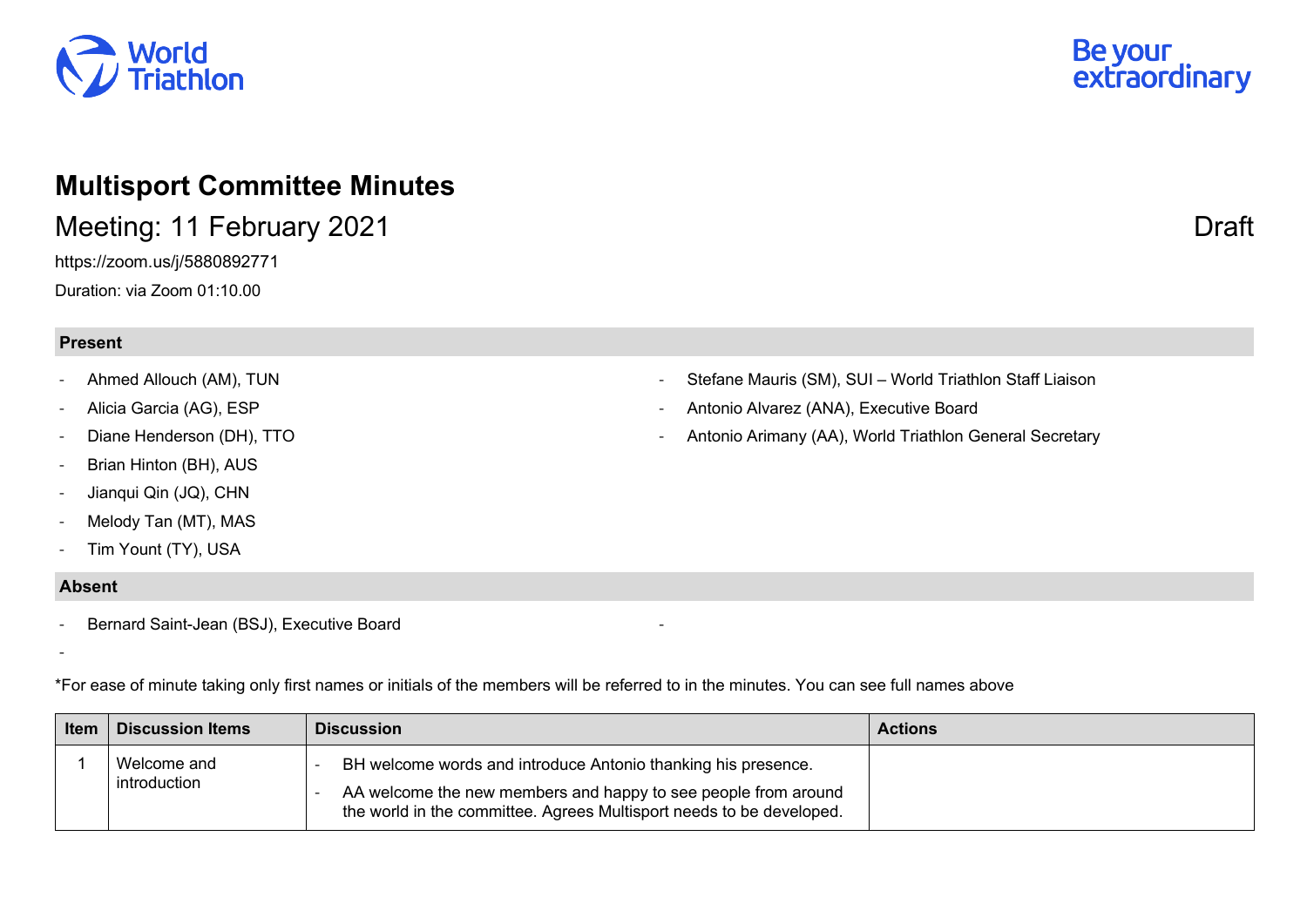

|                |                                                                           | AA explained MS minutes need to be public as per Constitution. And<br>they will be sent to the EB.                                                                                                                                                                                                        |                                                                     |
|----------------|---------------------------------------------------------------------------|-----------------------------------------------------------------------------------------------------------------------------------------------------------------------------------------------------------------------------------------------------------------------------------------------------------|---------------------------------------------------------------------|
| $\overline{2}$ | Apologies/absence                                                         | <b>BSJ</b>                                                                                                                                                                                                                                                                                                |                                                                     |
| 3              | approval of minutes                                                       | Last minutes old committee date 22 October 2020. Approved                                                                                                                                                                                                                                                 |                                                                     |
|                |                                                                           | Minutes of meeting 7, January 2021. Approved and agreed to publish<br>the agreed version                                                                                                                                                                                                                  |                                                                     |
| 4              | Discussion around the<br>plan in the Multisport<br><b>Congress Report</b> | 1. Update on work with Age Group Commission (AGC)                                                                                                                                                                                                                                                         | SM to ask Nicky about the possibility to have<br>$1 -$              |
|                |                                                                           | Nicky Dick will be invited to MS meetings and a MS committee member<br>will be invited in the AG commission meetings. Is important to work<br>together as Multisport is an important event in terms of participation. BH<br>will join the meetings and if due to Europe zone time AG can do it.           | the agenda prior to the meetings with enough<br>time t be prepared. |
|                |                                                                           | TY propose the possibility to have the AGC agenda for the meetings<br>with time in order to have time to discuss it and to give to the MS<br>representative in the meeting ideas to share.                                                                                                                |                                                                     |
|                |                                                                           | ANA explain he and Renato are also involved in the AGC and happy to<br>work.                                                                                                                                                                                                                              |                                                                     |
|                |                                                                           | 2. Bidding document WTMSC 2024                                                                                                                                                                                                                                                                            |                                                                     |
|                |                                                                           | BH goes to the document, the key element is the WMSC can have<br>around 4.000 athletes, maybe less in Almere 2021 due to the pandemic<br>and also Townsville 2022 even if good number, but challenging due to<br>the distance for European athletes, but Ibiza 2023 maybe can reach a<br>very good number |                                                                     |
|                |                                                                           | AA explains the agreement to have 1 year the WMSC in Europe and 1<br>out of Europe, so 2024 will be out of Europe. No bids for the moment<br>(China showed interest in the past) so AA encourage MS Committee<br>members to try to explore for locations.                                                 |                                                                     |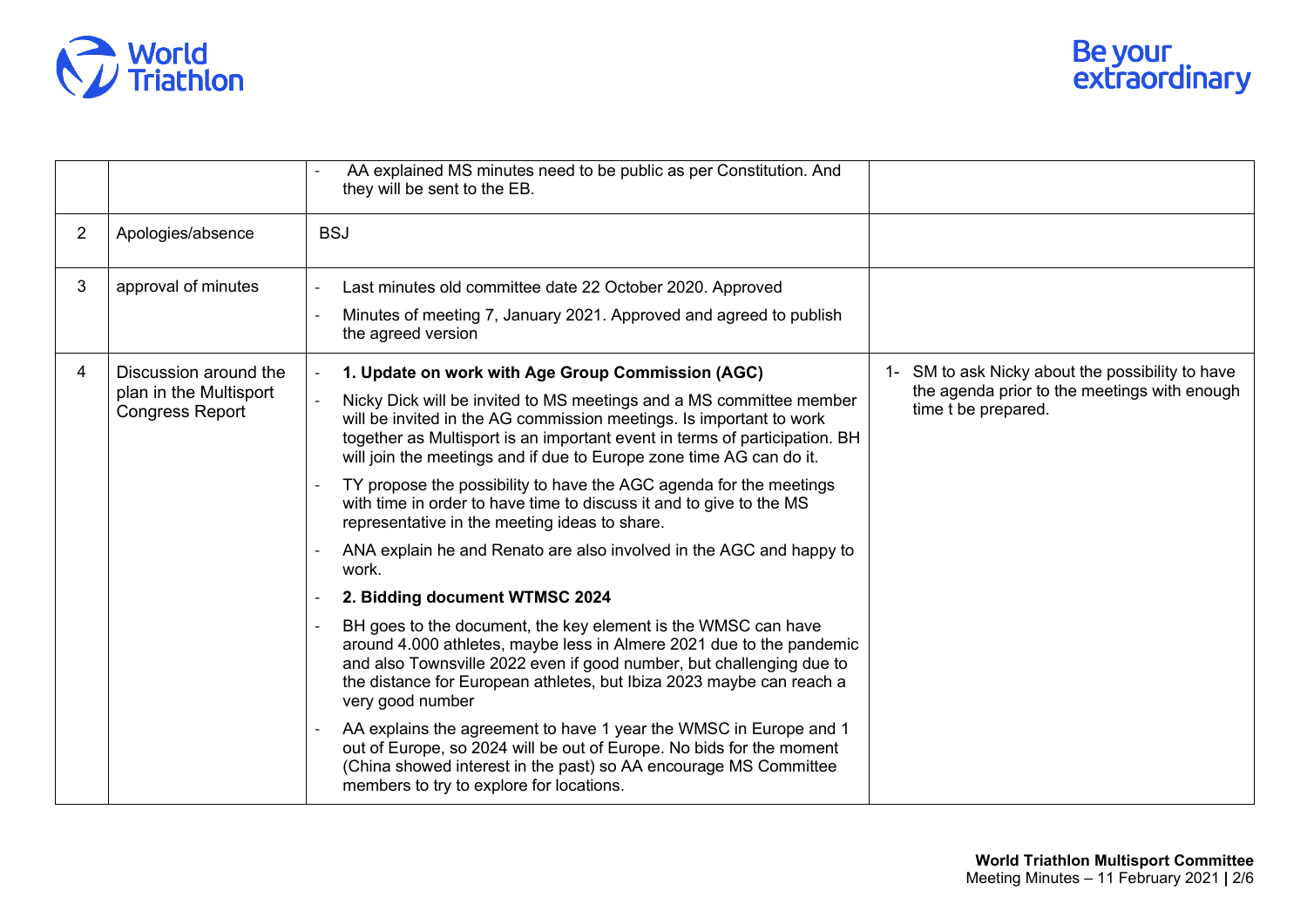

| 3. Update from Antonio Arimany on status of Winter Triathlon<br>proposal                                                                                                                                                                                                                                                                                                                                                                        |  |
|-------------------------------------------------------------------------------------------------------------------------------------------------------------------------------------------------------------------------------------------------------------------------------------------------------------------------------------------------------------------------------------------------------------------------------------------------|--|
| AA, the working group created in 2019 to analyze status and future of<br>Winter Triathlon presented a conclusion in July 2020 to the WT EB with<br>new proposals regarding a circuit of World Cups and with the main<br>objective to work to be included in the Winter Olympic Games, so for<br>this reason the distances needs to be restructured in order to have an<br>event attractive for TV in order to be able also to attract sponsors. |  |
| Now in the work to try to find locations for the World Cups (maybe Italy,<br>Andorra, China), to start with the World Cups races in 2022.                                                                                                                                                                                                                                                                                                       |  |
| 4. Continued involvement of Daniel Martin from the winter<br><b>Triathlon Working Group</b>                                                                                                                                                                                                                                                                                                                                                     |  |
| Not sure if the working group will be active, but we need to know if it will<br>be needed additional participation from the MS committee and the work<br>expected from the MS Committee                                                                                                                                                                                                                                                         |  |
| AA the need is to find locations for the World cup events and also<br>important to have NF championships in place.                                                                                                                                                                                                                                                                                                                              |  |
| BH indicates New Zealand is a good place and maybe could be an idea<br>for a World Championships.                                                                                                                                                                                                                                                                                                                                               |  |
| 5. Update on data collection progress                                                                                                                                                                                                                                                                                                                                                                                                           |  |
| Explanation from SM about the document, the recommendation is to<br>have 2019 as base year and to work until 2024 to have a complete<br>date.                                                                                                                                                                                                                                                                                                   |  |
| Expecting to add more data                                                                                                                                                                                                                                                                                                                                                                                                                      |  |
| Need to find a person used to work with data to help.                                                                                                                                                                                                                                                                                                                                                                                           |  |
| The goal is to find the indicators to know when an event will be<br>attractive (location?, LOC's reputation?, others factors?)                                                                                                                                                                                                                                                                                                                  |  |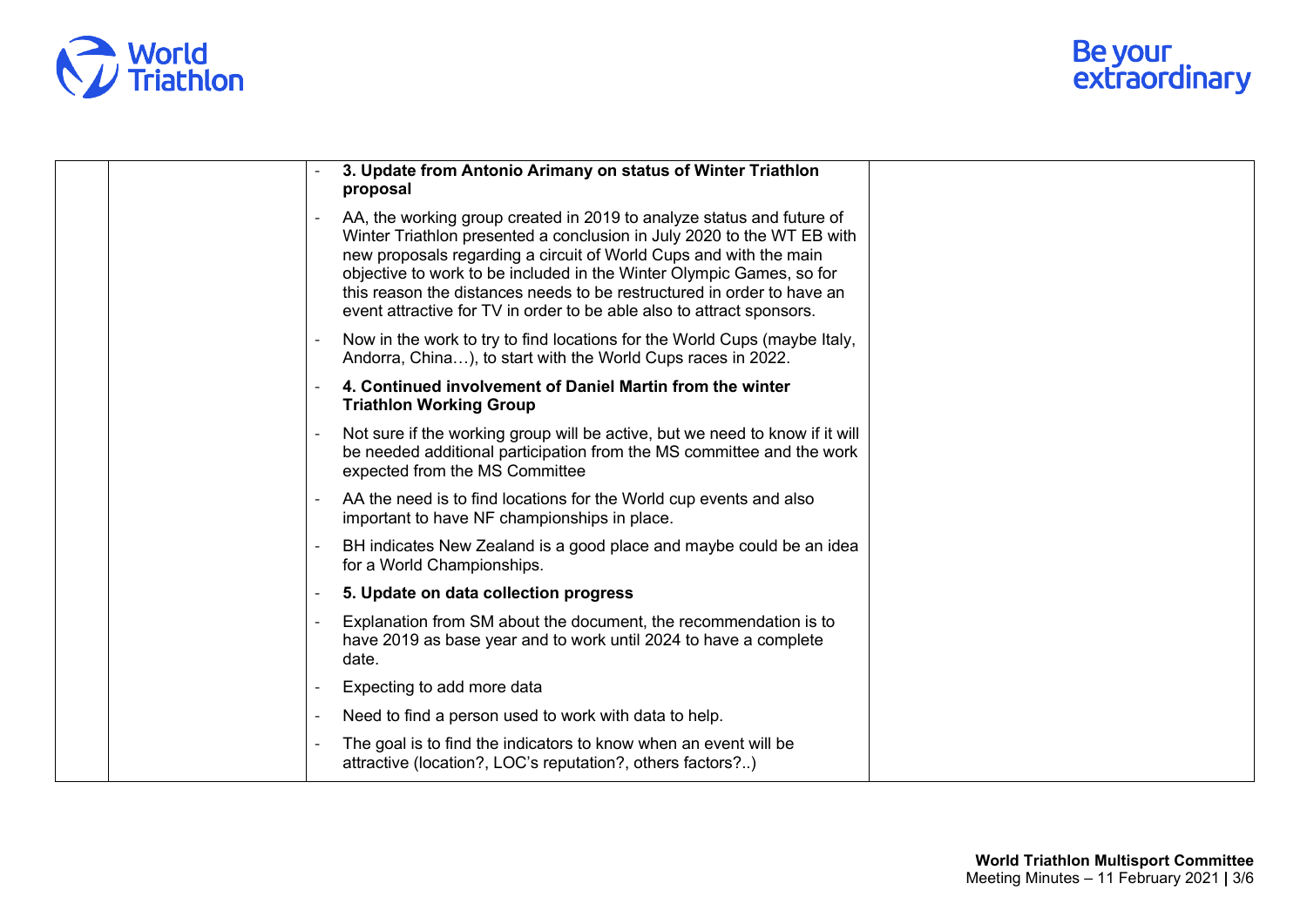

| 5 | World triathlon<br>multisport world<br>championships and<br>other multisport events<br>update | 2021 World Triathlon Multisport Championships Almere                                                                       |
|---|-----------------------------------------------------------------------------------------------|----------------------------------------------------------------------------------------------------------------------------|
|   |                                                                                               | Taking measures due to Covid, so still not sure about the numbers                                                          |
|   |                                                                                               | TY we need to go to the athletes to know their plans, but due to<br>pandemic information is late and frequently changing   |
|   |                                                                                               | 2022 World Triathlon Multisport Championships Townsville                                                                   |
|   |                                                                                               | Work in progress                                                                                                           |
|   |                                                                                               | 2023 World Triathlon Multisport Championships Ibiza                                                                        |
|   |                                                                                               | Work in progress but slow due to the pandemic                                                                              |
|   |                                                                                               | 2021 Triathlon Winter Cup Asiago                                                                                           |
|   |                                                                                               | Expected the field of play, mostly Russians and Italian athletes, now, 25<br>men and 12 women                              |
|   |                                                                                               | 2021 World Triathlon Winter Championships Andorra                                                                          |
|   |                                                                                               | In place, next week will be information regarding travels and documents                                                    |
|   |                                                                                               | 2021 World Triathlon /Powerman Duathlon World Championships-<br>Zofingen (LD)/Viborg (MD)                                  |
|   |                                                                                               | Some issues with communication and the covid restrictions                                                                  |
| 6 | Any other Business                                                                            | <b>Duathlon World Games Participation document</b>                                                                         |
|   |                                                                                               | This point will be included again in the agenda in 3 months                                                                |
|   |                                                                                               | Interesting from Elite/AG perspective                                                                                      |
|   |                                                                                               | Due to travel restrictions in 2021, very important for the athletes the NF<br>Championships and Continental Championships. |
|   |                                                                                               | Ranking system promotion                                                                                                   |
|   |                                                                                               | 1. Access to and operation of google docs by the Committee                                                                 |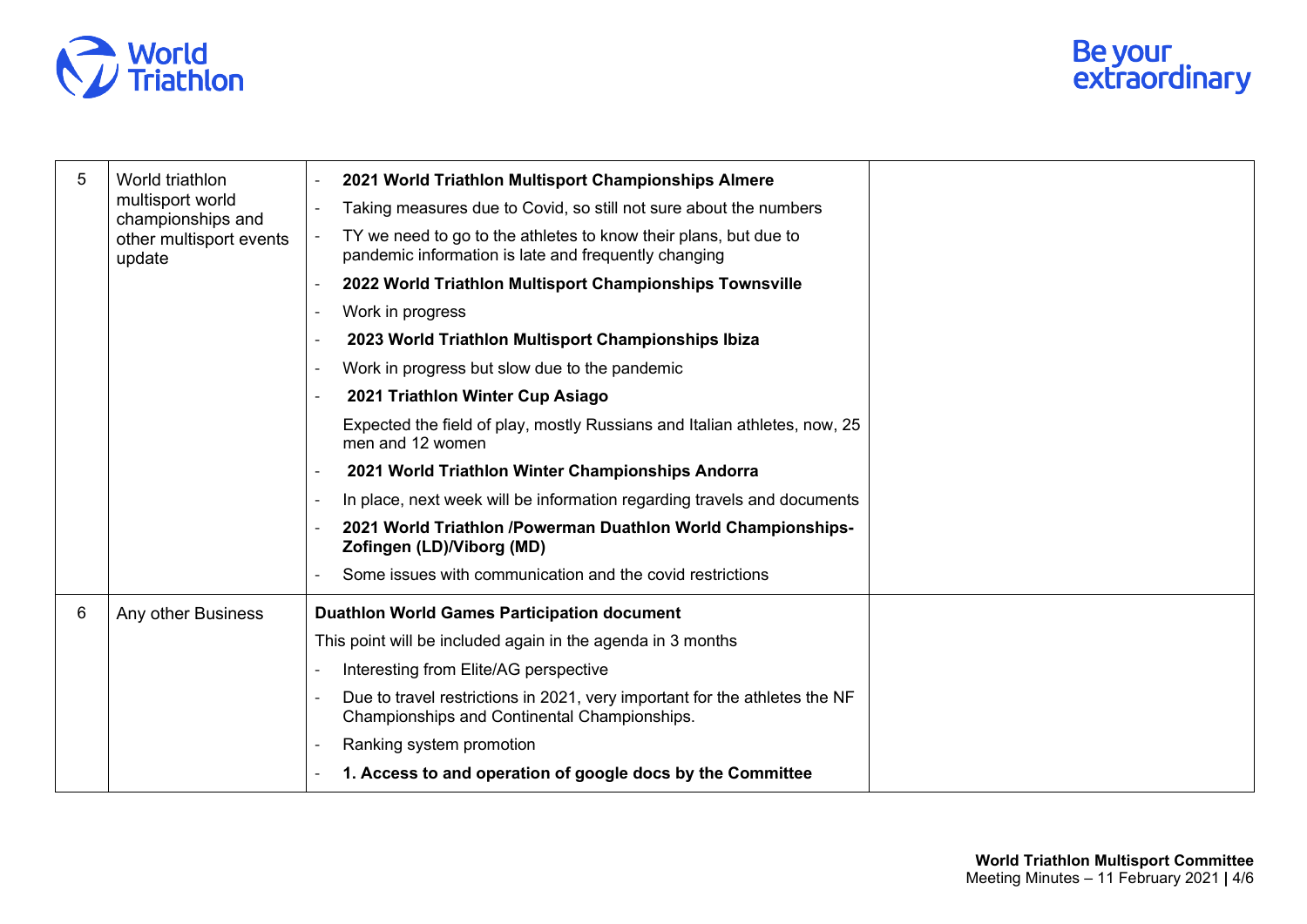

| We need to find an efficient way to work.                                                                                                                                                                                                                                                                                                                           |
|---------------------------------------------------------------------------------------------------------------------------------------------------------------------------------------------------------------------------------------------------------------------------------------------------------------------------------------------------------------------|
| SM will create a google drive and will give all MS Committee members<br>access to it, maybe some issue with China, but we need to find a<br>solution for this.                                                                                                                                                                                                      |
| 2. Members' propositions                                                                                                                                                                                                                                                                                                                                            |
| ANA Reflection regarding the need to study the issues from all the<br>perspectives LOC, NF, Elite and AG athletes and also to have in<br>mind Multisport is the future for our sport due to the new generation<br>mind set up                                                                                                                                       |
| BH informs Nicky is in contact with Michelle Cooper from Oceania to<br>implement a strategy for AG in Oceania                                                                                                                                                                                                                                                       |
| JQ informs about MS development in China, started in 2018 with the<br>winter triathlon championship and 3 national events and 1 world cup.<br>They had plans to send athletes to Asiago but no the plans were<br>cancelled due to pandemic. As in 2022 the Winter JJOO will be in<br>Beijing there are plans for national events after the pandemic<br>restrictions |
| AG informs about the 2022 European Multisport Championships Bilbao<br>Bizkaia, as the official presentation was last week. The city is fully<br>involved, also all the villages around. Spanish Federation will take part<br>in the organization, so if needed it will be possible to stablish actions<br>there if MS committee decide can be useful.               |
| DH, informs one athlete from winter triathlon and they registered for the<br>winter federation                                                                                                                                                                                                                                                                      |
| AM informs about a cross triathlon event in Tunisia, it will be on 17 July<br>with the federation involved and good location in the coast and also<br>with a forest.                                                                                                                                                                                                |